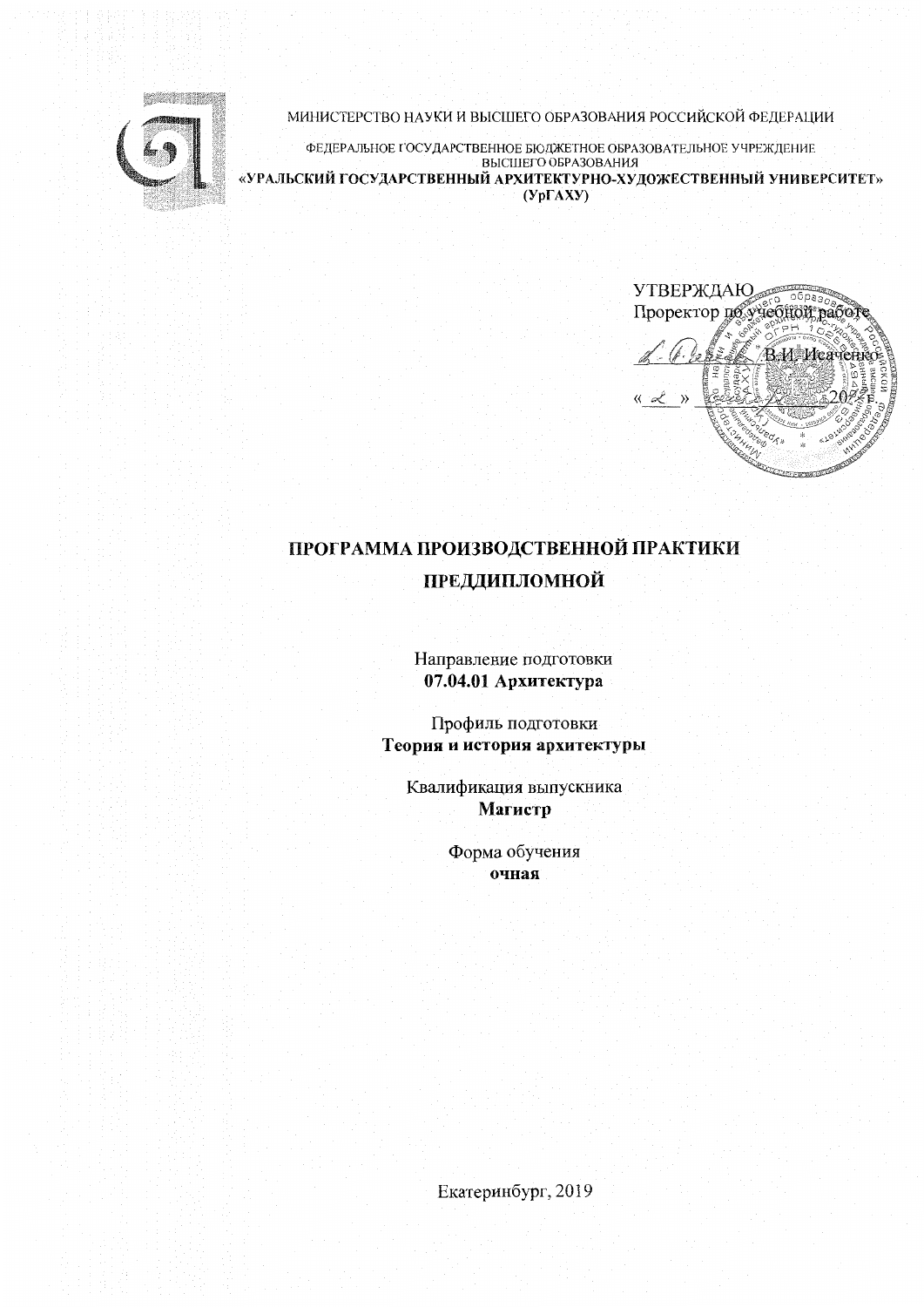## 1. Вид, тип практики, способ(ы) и форма ее проведения

| Вид практики                  | производственная                                 |  |  |
|-------------------------------|--------------------------------------------------|--|--|
| Тип практики                  | преддипломная                                    |  |  |
| Способ(ы) проведения практики | стационарная                                     |  |  |
| Форма проведения практики     | дискретно: по видам практик - путем выделения в  |  |  |
|                               | календарном учебном графике непрерывного периода |  |  |
|                               | учебного времени для проведения каждого<br>вида  |  |  |
|                               | практики                                         |  |  |

#### 2. Место практики в структуре образовательной программы

Практика входит в состав блока Б2 «Практика», в часть образовательной программы, формируемую участниками образовательных отношений.

студентами дисциплин образовательной Практика базируется на освоении программы: «Современные концепции теории архитектуры и градостроительства», «Актуальные проблемы истории и теории архитектуры», «Современные информационнонаучного компьютерные технологии», «Методика, методология  $\mathbf{H}$ презентация «Актуальные вопросы архитектурной науки», «Архитектурноисследования». исследовательские виды деятельности», «Теория и методология архитектурной критики», «Профессиональное мышление архитектора», «Стилистика научного текста»; учебной и производственной практик: научно-исследовательская работа (получение первичных навыков научно-исследовательской работы), научно-исследовательская работа.

Преддипломная практика проводится в целях выполнения эмпирического исследования по теме выпускной квалификационной работы.

#### 3. Место и время проведения практики

База практики - кафедра теории архитектуры и профессиональных коммуникаций УрГАХУ.

Практика проводится в четвёртом семестре.

Выбор места проведения практики для лиц с ограниченными возможностями здоровья и инвалидов производится с учетом требований доступности места проведения практики для данной категории обучающихся и рекомендации медико-социальной экспертизы, а также программы индивидуальной реабилитации инвалида, выданной федеральным государственным учреждением медико-социальной экспертизы, относительно рекомендованных условий и видов труда.

## 4. Перечень планируемых результатов обучения при прохождении практики, соотнесенных с планируемыми результатами освоения образовательной программы

4.1. Перечень компетенций, формирующихся у обучающихся в процессе прохождения практики

| Код         | Наименование компетенции                                                                                                                                                                    |  |  |
|-------------|---------------------------------------------------------------------------------------------------------------------------------------------------------------------------------------------|--|--|
| компетенции |                                                                                                                                                                                             |  |  |
| $YK-1$      | Способен осуществлять критический анализ проблемных ситуаций на основе<br>системного подхода, вырабатывать стратегию действий.                                                              |  |  |
| $YK-6$      | Способен определять и реализовывать приоритеты собственной деятельности<br>и способы ее совершенствования на основе самооценки.                                                             |  |  |
| $\Pi K-2$   | Способен проводить комплексные прикладные и фундаментальные научные<br>исследования.                                                                                                        |  |  |
| $\Pi K-3$   | Способен участвовать в оформлении и представлении академическому и<br>профессиональному сообществам, заказчику и общественности проектов и<br>результатов проведённых научных исследований. |  |  |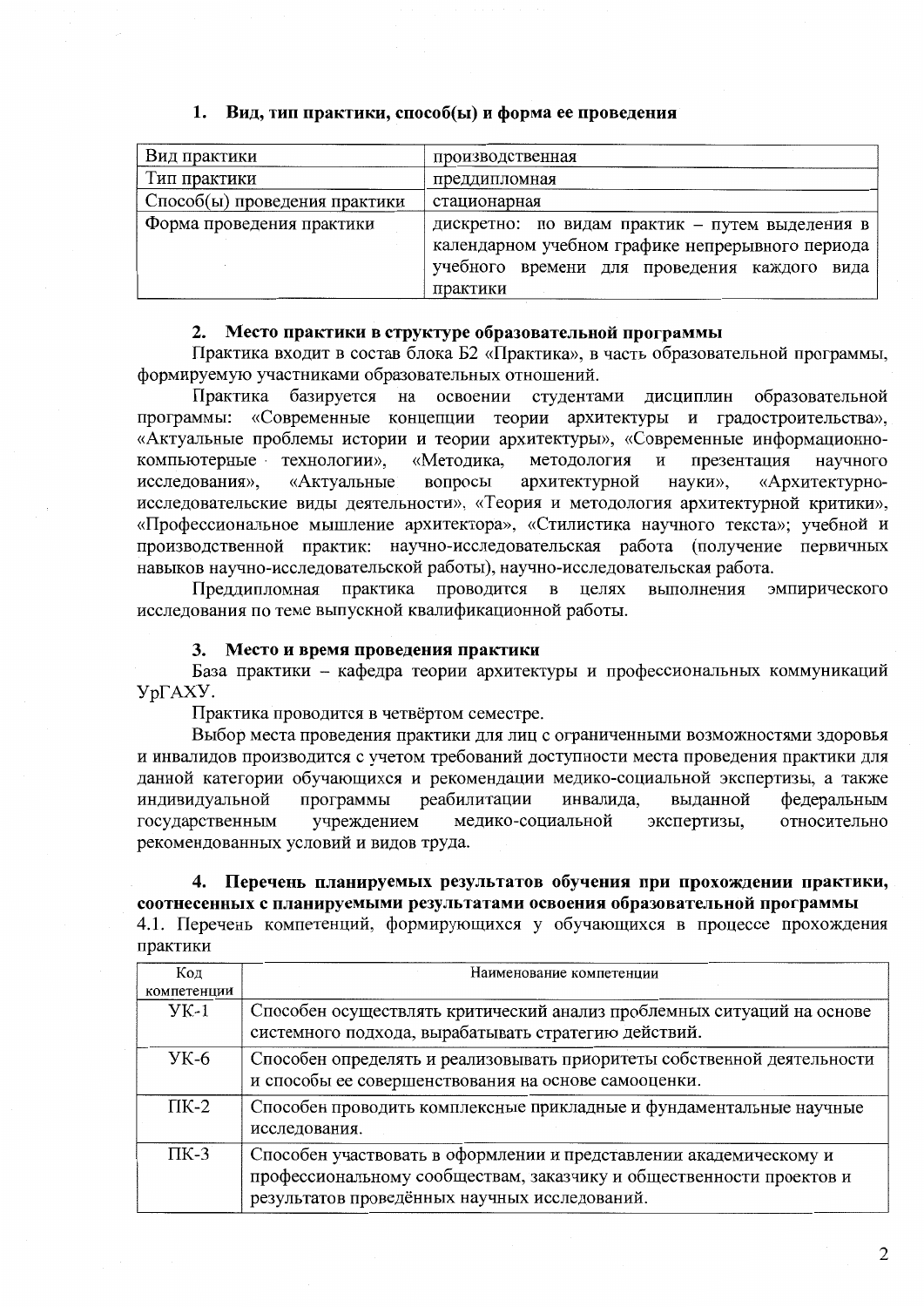## 4.2. Планируемые результаты обучения при прохождении практики

В результате прохождения данной практики обучающийся должен приобрести следующие умения и практические навыки:

| Код         | Индикаторы достижения компетенций                                                                                                                          |  |  |  |  |
|-------------|------------------------------------------------------------------------------------------------------------------------------------------------------------|--|--|--|--|
| компетенции |                                                                                                                                                            |  |  |  |  |
| $YK-1$      | Умеет:                                                                                                                                                     |  |  |  |  |
|             | - проводить комплексные предпроектные исследования;<br>- формулировать на основе результатов предпроектных исследований концепцию                          |  |  |  |  |
|             | архитектурного проекта;                                                                                                                                    |  |  |  |  |
|             | - осуществлять поиск, критический анализ и синтез информации для решения                                                                                   |  |  |  |  |
|             | поставленных задач, применять системный подход;                                                                                                            |  |  |  |  |
|             | - осуществлять сводный анализ исходных данных, данных заданий на                                                                                           |  |  |  |  |
|             | проектирование.                                                                                                                                            |  |  |  |  |
|             | Знает:                                                                                                                                                     |  |  |  |  |
|             | - взаимосвязь объемно-пространственных, конструктивных, инженерных решений и                                                                               |  |  |  |  |
|             | эксплуатационных качеств объектов капитального строительства;                                                                                              |  |  |  |  |
|             | - принципы проектирования средовых качеств объекта капитального строительства.                                                                             |  |  |  |  |
| $YK-6$      | Умеет:                                                                                                                                                     |  |  |  |  |
|             |                                                                                                                                                            |  |  |  |  |
|             | - проводить переоценку накопленного опыта, анализ своих возможностей, проявлять<br>самостоятельность, инициативность, самокритичность, лидерские качества, |  |  |  |  |
|             | активную гражданскую позицию.                                                                                                                              |  |  |  |  |
|             |                                                                                                                                                            |  |  |  |  |
|             | Знает:<br>- роль архитектора в развитии общества, культуры, науки;                                                                                         |  |  |  |  |
|             | - правила общения в научной, производственной и социальной сферах деятельности.                                                                            |  |  |  |  |
|             |                                                                                                                                                            |  |  |  |  |
| $\Pi K-2$   | Умеет:                                                                                                                                                     |  |  |  |  |
|             | - участвовать в осуществлении анализа содержания проектных задач и выборе                                                                                  |  |  |  |  |
|             | методов и средств их решения;<br>- участвовать в обобщении результатов теоретических исследований и                                                        |  |  |  |  |
|             | представлении их к защите;                                                                                                                                 |  |  |  |  |
|             | - интерпретировать результаты прикладных научных исследований в виде                                                                                       |  |  |  |  |
|             | обобщенных проектных моделей;                                                                                                                              |  |  |  |  |
|             | - участвовать в осуществлении разработки принципиально новых архитектурных                                                                                 |  |  |  |  |
|             | решений с учетом социально-культурных, историко-архитектурных и объективных                                                                                |  |  |  |  |
|             | условий участка застройки.                                                                                                                                 |  |  |  |  |
|             | Знает:                                                                                                                                                     |  |  |  |  |
|             | - актуальные прикладные и фундаментальные проблемы развития искусственной                                                                                  |  |  |  |  |
|             | среды, архитектурной деятельности и архитектурного знания;                                                                                                 |  |  |  |  |
|             | -методику научно-исследовательской работы и основы системного подхода к                                                                                    |  |  |  |  |
|             | научному исследованию;                                                                                                                                     |  |  |  |  |
|             | - профессиональные приемы и методы представления и обоснования результатов                                                                                 |  |  |  |  |
|             | научно-исследовательских разработок и правила составления обзоров и отчетов по                                                                             |  |  |  |  |
|             | результатам проводимых исследований;                                                                                                                       |  |  |  |  |
|             | - основные виды внедрения результатов научно-исследовательских разработок в                                                                                |  |  |  |  |
|             | проектирование.                                                                                                                                            |  |  |  |  |
| $\Pi K-3$   | Умеет:                                                                                                                                                     |  |  |  |  |
|             | - на современном уровне оформлять результаты научных исследований с                                                                                        |  |  |  |  |
|             | подготовкой презентаций, демонстраций, отчетов, заключений, реферативных                                                                                   |  |  |  |  |
|             | обзоров;                                                                                                                                                   |  |  |  |  |
|             | Знает:                                                                                                                                                     |  |  |  |  |
|             | - правила и приемы представления результатов научно- исследовательской                                                                                     |  |  |  |  |
|             | деятельности профессиональному и академическому сообществам, органам                                                                                       |  |  |  |  |
|             | управления, заказчикам и общественности.                                                                                                                   |  |  |  |  |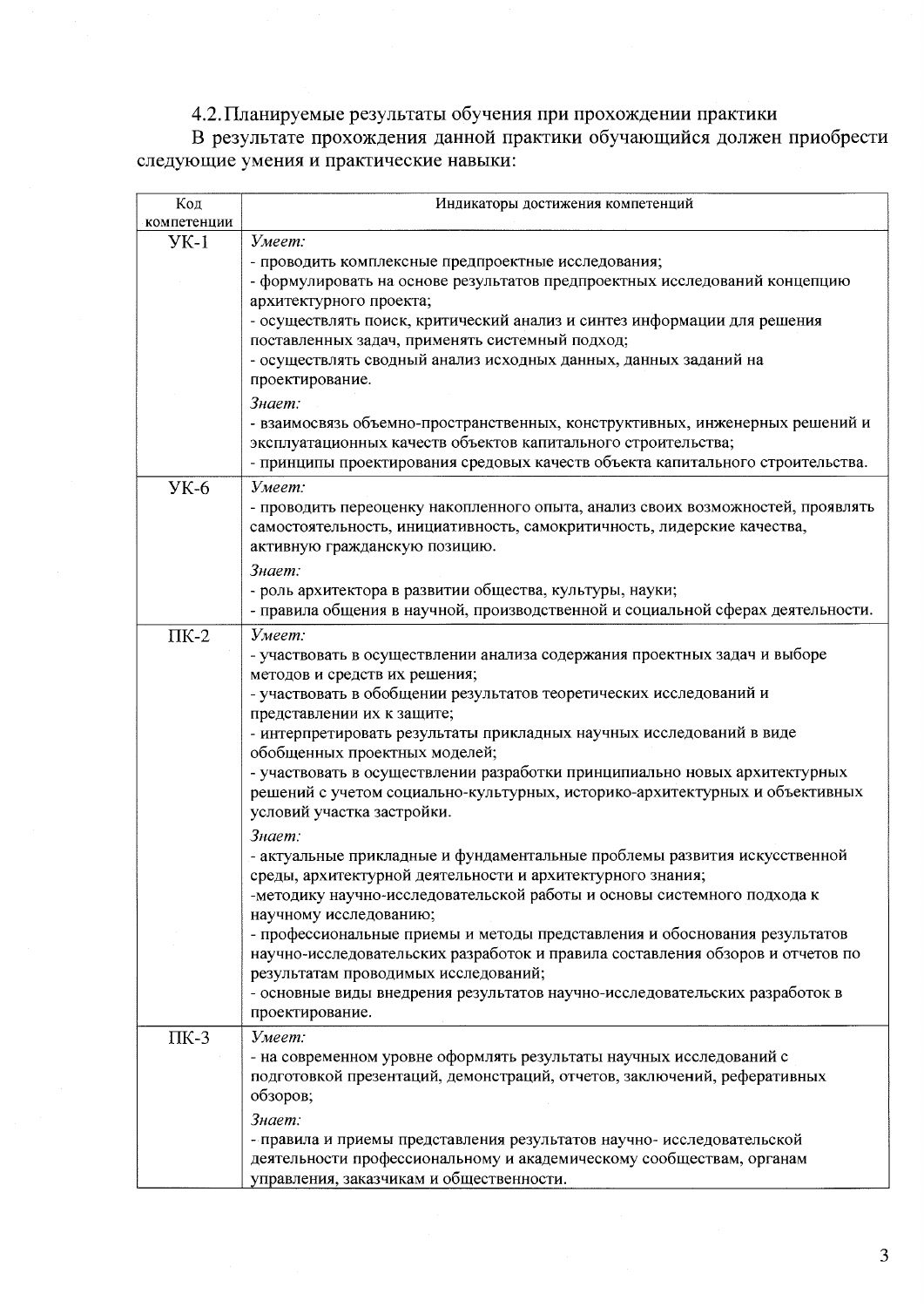## 5. Трудоемкость практики (объем практики в зачетных единицах и ее продолжительность в академических часах)

Общая трудоемкость учебной практики составляет 15 зачетных единиц, 540 академических часов.

|            |                                                                                                                                                                                                                                                                                                                                      | Трудоемкость (в часах) |                      |                               |                                                |
|------------|--------------------------------------------------------------------------------------------------------------------------------------------------------------------------------------------------------------------------------------------------------------------------------------------------------------------------------------|------------------------|----------------------|-------------------------------|------------------------------------------------|
| No<br>n/n  | Содержание практики<br>(виды учебной работы)                                                                                                                                                                                                                                                                                         | Всего                  | Контактная<br>работа | Самост.<br>работа<br>студента | Формы<br>контроля                              |
| 1.<br>1.1. | Подготовительный этап<br>Вводная лекция:<br>- особенности обработки фактического<br>материала по теме научного исследования;<br>- особенности создания массива научных<br>публикаций и написания обзора литературы<br>по теме научного исследования;<br>- особенности составления<br>методологического аппарата исследования).       | 2<br>1                 | $\overline{2}$<br>1  |                               | Самоконт-<br>$p$ <sub>O</sub> $n$ <sub>b</sub> |
| 1.2.       | Инструктаж по технике безопасности.                                                                                                                                                                                                                                                                                                  | $\mathfrak{I}$         | 1                    |                               |                                                |
| 2.<br>2.1. | Рабочий этап<br>Раздел 1. Теоретическое обоснование темы<br>BKP:<br>- создание массива научных публикаций и                                                                                                                                                                                                                          | 529<br>172             | 6<br>2               | 523<br>170                    |                                                |
| 2.2.       | написание обзора литературы;<br>- обоснование актуальности исследования;<br>- составление методологического аппарата<br>исследования;<br>- утверждение структуры научной работы<br>(название глав, разделов, подразделов).<br>Раздел 2. Проведение эмпирического<br>исследования по теме ВКР:                                        | 346                    | $\overline{2}$       | 344                           | Отчёт о<br>прохождении<br>практики             |
|            | - распределение собранного фактического<br>материала в соответствии с утверждённой<br>структурой научной работы;<br>- создание аналитических таблиц и схем для<br>обработки собранного фактического<br>материала;<br>- описание (написание текста) созданных<br>аналитических таблиц и схем обработанного<br>фактического материала. |                        |                      |                               | Отчёт о<br>прохождении<br>практики             |
| 2.3.       | Раздел 3. Обобщение результатов<br>эмпирического исследования по теме ВКР:<br>- формулирование выводов и результатов<br>проведенного эмпирического исследования;<br>- написание текста заключения.                                                                                                                                   | II                     | $\overline{2}$       | 9                             | Отчёт о<br>прохождении<br>практики             |
| 3.         | Завершающий этап                                                                                                                                                                                                                                                                                                                     | 9                      | $\overline{2}$       | $\overline{7}$                |                                                |
| 3.1.       | Подготовка, оформление и представление<br>отчета о прохождении практики.                                                                                                                                                                                                                                                             | 9                      | $\overline{2}$       | 7                             | Отчёт о<br>прохождении<br>практики             |
|            | Итого                                                                                                                                                                                                                                                                                                                                | 540                    | 10                   | 530                           | Зачёт с<br>оиенкой                             |

## 6. Содержание практики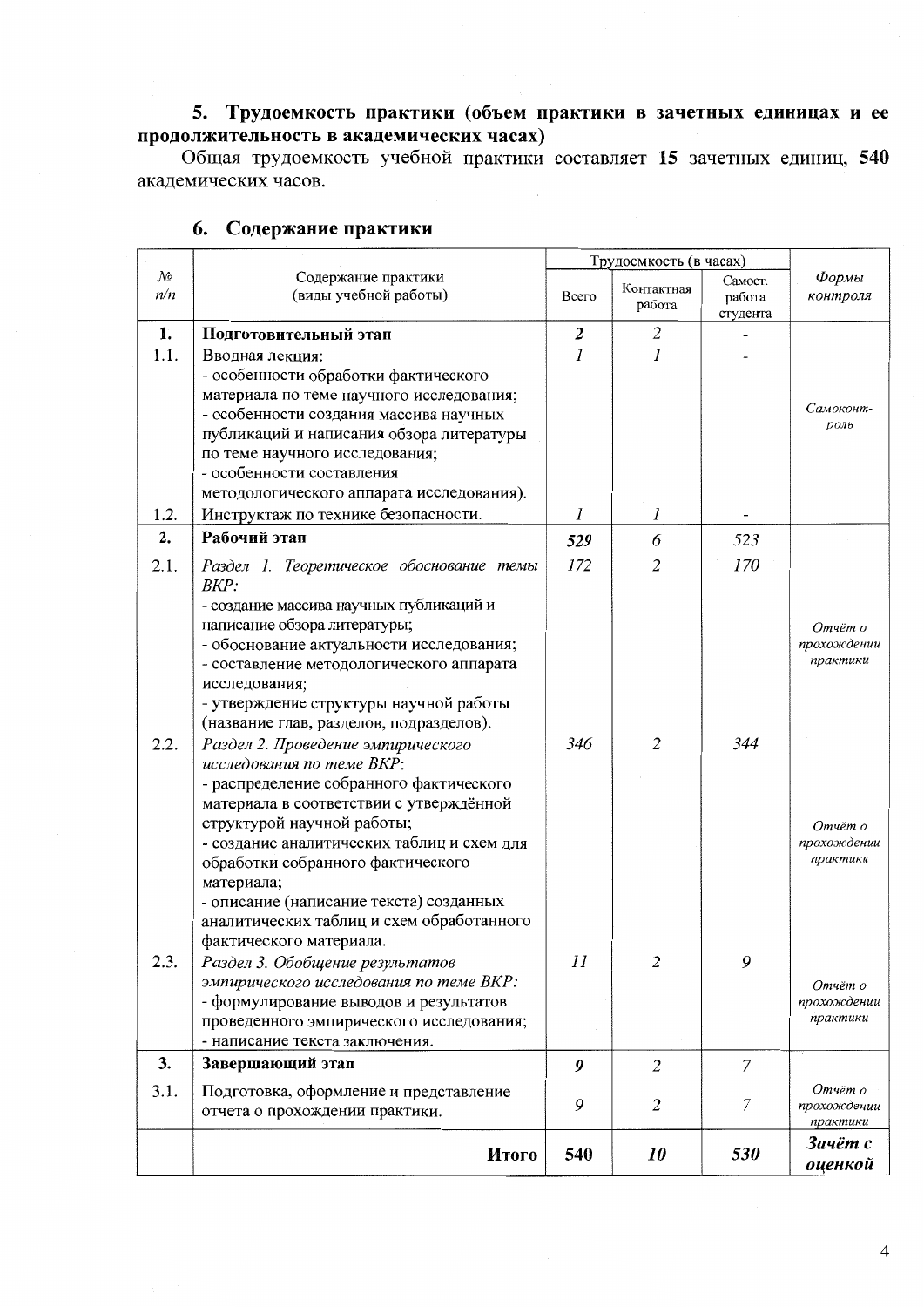## 7. Формы отчетности по практике и форма промежуточной аттестации (по итогам практики)

Аттестация по итогам практики заключается в представлении студентом отчёта о прохождении практики, содержащего следующие материалы:

Титульный лист (унифицированная форма);  $1)$ 

2) Индивидуальное задание на практику (утверждённое заведующим кафедрой);

3) Введение, посвященное обоснованию актуальности (включающего обзор научных трудов по теме исследования) и описанию методологического аппарата исследования (включающего цель, задачи, объект, предмет, методика и новизна исследования, предмет защиты, структура работы);

4) Основная часть, посвященная обобщению и анализу фактического материала по теме научного исследования (включающая аналитические таблицы и схемы, а также текст с описанием оснований для анализа и полученных результатов);

5) Заключение, посвященное подведению итогов обработки фактического материала по теме исследования (включающее основные выводы, соотносящиеся с целью и задачами исследования);

6) Список литературы (каждый источник, включённый в список литературы, должен быть отмечен в тексте работы, основанием для составления списка источников является ГОСТ 7.1-2003 «Система стандартов по информации, библиотечному и издательскому делу. Библиографическая запись. Общие требования и правила составления». Ссылки на источники в тексте работы оформляются согласно ГОСТ 7.05-2008 «Библиографическая ссылка. Общие требования и правила составления»;

7) Приложения (при наличии);

8) Диск, содержащий все части отчёта.

Аттестация проводится кафедральной комиссией. Форма зачёта: представление отчётных материалов с докладом о проделанной работе. По результатам аттестации обучающемуся выставляется зачёт с оценкой.

Фонд оценочных средств для проведения промежуточной аттестации обучающихся по практике приведен в Приложении 1.

## 8. Перечень учебной литературы и ресурсов сети "Интернет", необходимых для проведения практики

#### а) основная литература

Кузин Ф.А. Диссертация. Методика написания. Правила оформления. Порядок  $1.$ защиты: практ. пособие для докторантов, аспирантов и магистрантов/ Ф.А. Кузин. - М.: Ось-89, 2011/

 $2.$ Холодова Л.П. Магистратура в архитектуре: учебное пособие / Л.П. Холодова. -Екатеринбург: Архитектон, 2010. - 308 с. - 978-5-7408-0165-0. Режим доступа: http://biblioclub.ru/index.php?page=book&id=221961.

Шипицына О.А. Архитектуроведение и архитектурная критика: учебное пособие / О.А. Шипицына. - Ектеринбург: Архитектон, 2012. - 336 с. - Режим доступа: http://biblioclub.ru/index.php?page=book&id=222106.

#### б) дополнительная литература

1. Андреев Г. И. Смирнов С. А. Тихомиров В. А. В помощь написания диссертации и рефератов. Основы научной работы и оформление результатов научной деятельности: учеб. пособие. - М.: Финансы и статистика, 2004. - 272 с.

Анурин, В. Ф. Интеллектуальный тренинг : учебное пособие / В. Ф. Анурин. - М.: 2. 2005. 329 5-8291-0593-4. Академический проект.  $\mathbb{Z}^{\mathbb{Z}}$  $\mathbf{c}$ . Режим лоступа: http://www.biblioclub.ru/index.php?page=book&id=220591.

3. Блюменау Д. И. Информационный анализ. Синтез для формирования вторичных документов: учеб.-практич. Пособие. - СПБ.: Профессия, 2002.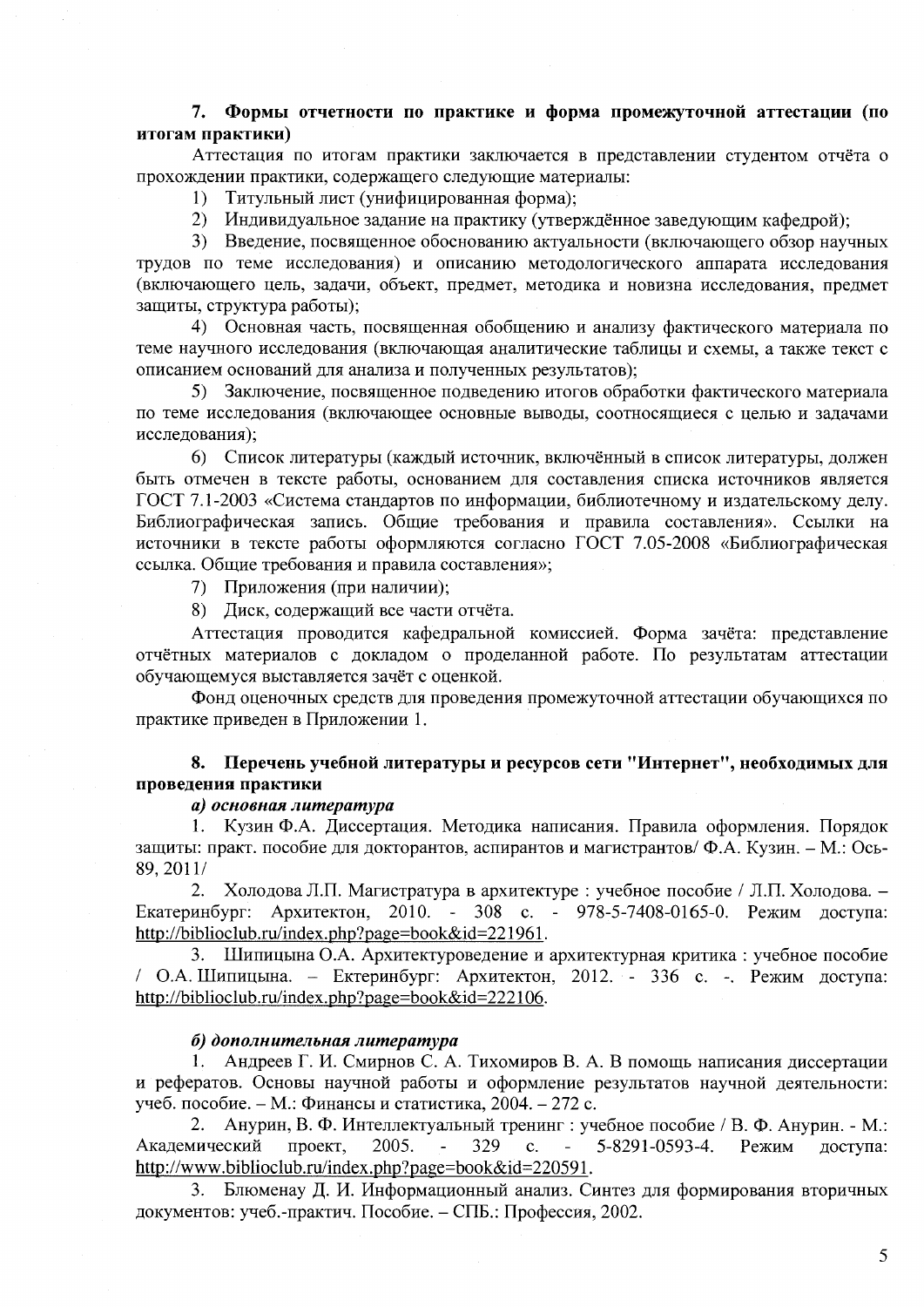4. Волчкова И. М., Лазарева Э. А. Архитектурно-исследовательские виды деятельности: коммуникативно-речевой аспект / И. М. Волчкова, Э. А. Лазарева. -Екатеринбург : Архитектон, 2005. - 171 с.

5. Коржуев А.В. Современная теория обучения: общенаучная интерпретация. Учебное пособие для вузов и системы последипломного профессионального образования преподавателей [Электронный ресурс] / А. В. Коржуев, В. А. Попков. - М.: Академический проект, 2009. - 192 с. Режим доступа: http://www.biblioclub.ru/index.php?page=book&id=144196.

6. Кузнецов И.Н. Диссертационные работы. Методика подготовки и оформления: учеб.-метод. пособие / И. Н. Кузнецов. - 4-е изд. - М.: Издательско-торговая корпорация «Дашков и К°», 2012. - 488 с.

7. Ракитов А.И. Принципы научного мышления / А. И. Ракитов. - М.: Директ-Медиа, 2013. - 151 с. Режим доступа: http://biblioclub.ru/index.php?page=book&id=210489.

8. Советы молодому учёном: методическое пособие для студентов, аспирантов, младших научных сотрудников и, может быть, не только для них / под. ред. Воробейчика Е.Л. Изд. 3-е, переработ. и дополн. Екатеринбург: ИЭРиЖ УрО РАН, 2011, 122 с.

9. Холодова, Л. П. Магистратура в архитектуре: учебное пособие / Л. П. Холодова. Екатеринбург: Архитектон, 2010. 308  $\mathbf{c}$ . Режим доступа: http://biblioclub.ru/index.php?page=book&id=221961.

#### в) Интернет-ресурсы

1. Универсальная библиотека on-line [Электронный ресурс]. - Режим доступа: http://biblioclub.ru/.

2. Российский архитектурный портал [Электронный ресурс] Режим доступа: https://archi.ru/.

## 8. Перечень информационных технологий, используемых при проведении практики, включая перечень программного обеспечения и информационных справочных систем

| Название                         | Источник            | Доступность для студентов |  |
|----------------------------------|---------------------|---------------------------|--|
| Microsoft Office                 | Лицензированное     | Компьютерный класс        |  |
|                                  | прикладное ПО/      | УрГАХУ                    |  |
|                                  | Офисный пакет       |                           |  |
| Corel Draw                       | Прикладное ПО/      | Компьютерный класс        |  |
|                                  | Графический пакет   | УрГАХУ                    |  |
| <b>Autodesk Education Master</b> | Лицензированное     | Компьютерный класс        |  |
| Suite в составе: AutoCAD,        | прикладное ПО/ САПР | $Yp\Gamma AXY$            |  |
| Autodesk 3ds Max Design;         |                     |                           |  |
| ArchiCAD                         | Лицензированное     | Компьютерный класс        |  |
|                                  | прикладное ПО/САПР  | <b>YpFAXY</b>             |  |

#### 9. Материально-техническое обеспечение практики

Для проведения практики необходимы аудитории, оборудованные учебной мебелью (столами и стульями), оборудованием для просмотра видеоматериалов (видеопроектор, компьютер), компьютерный класс.

Программа составлена в соответствии с требованиями ФГОС ВО по направлению подготовки 07.04.01 Архитектура, утверждённого приказом Миробрнауки России от 08.06.2017, № 520.